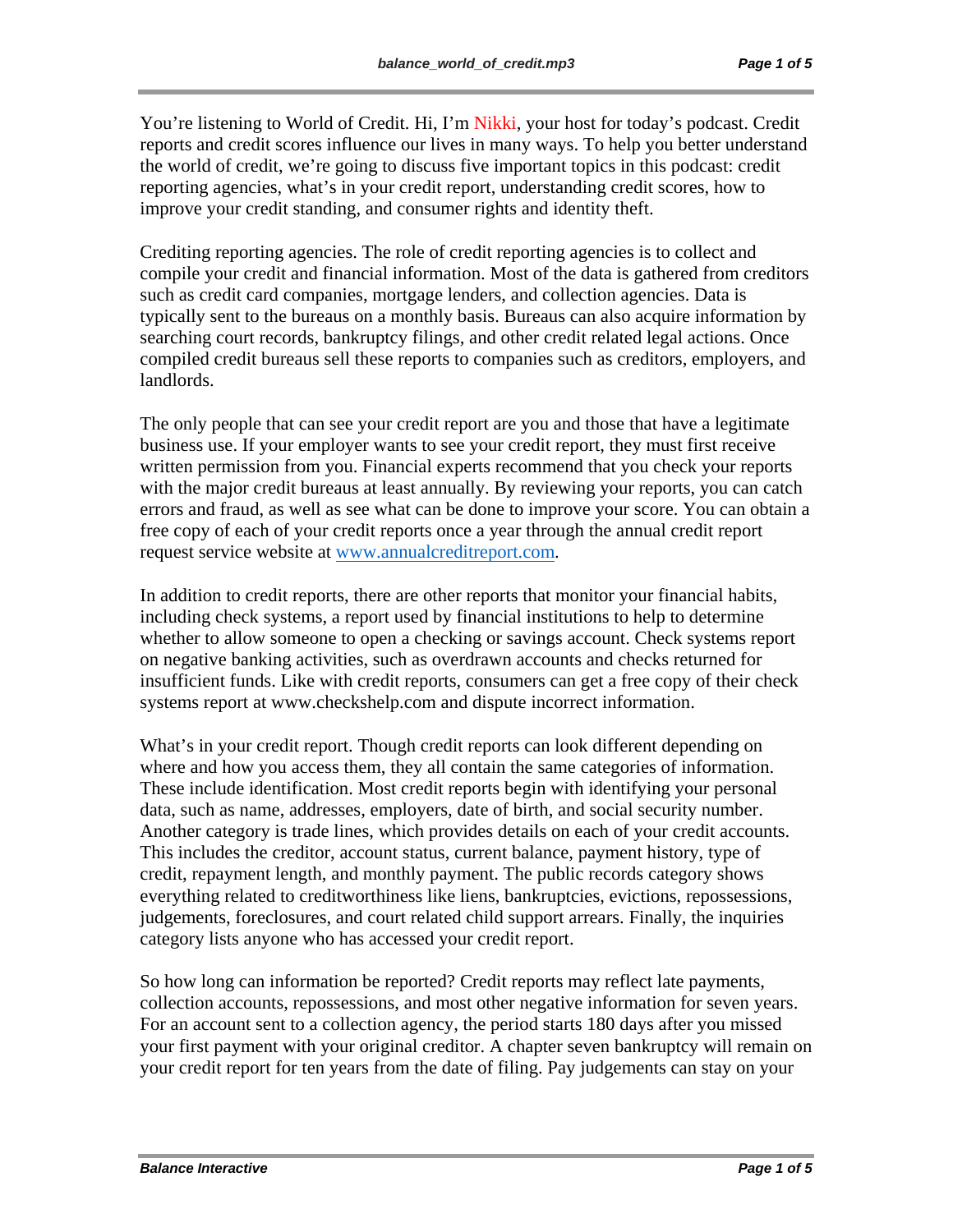credit report for seven years, but unpaid ones can stay until the statute of limitations for collection expires. Most inquiries can stay on your credit report for two years.

Understanding credit scores. Your credit score is a number that summarizes the information in your report and is used to predict the risk of lending money to you. The most commonly used scoring model is called a FICO score. It ranges from 300 to 850. Generally, people with higher scores are more easily granted credit and get better interest rates. FICO scores only look at the information in credit reports that can indicate future credit performance: income, employment history, race, religion, national origin, gender, marital status, and age are not considered.

The following are factors that are used to calculate your FICO score. The factor that carries the greatest weight is payment history. If you make a late payment your score will take a hit. The more recent, frequent, and severe the lateness, the lower your score. Bankruptcies, judgements, and collections accounts have a serious negative impact. On the other hand, making your payments on time will boost your credit score. Another factor is amounts owed.

Carrying large balances on personal loans and revolving debt like credit cards will lower you score. The length of credit history is also used to determine your score. The longer you've had your accounts the better. New credit is a factor that looks at the number of recently opened accounts, as well as the number of inquiries. While many inquiries on your report can lower your score, all mortgage or auto loan inquiries that occur within a short period of time are considered one inquiry for scoring purposes. Finally, the types of credit used has an effect on your score. Having a variety of accounts such as credit cards, retail accounts, and loans, boosts your score because it demonstrates you're capable of handling the responsibilities that come with each type of credit.

Keep in mind, that while the FICO score is a popular type of scoring model, a lender may use something different while you apply for credit. While the exact formula and scoring range can vary among models, they generally look at similar factors. Making your payments on time and keeping your balances low is always beneficial, regardless of the scoring model used. How to improve your credit standing. If your score is not as high as you want it to be, don't worry. You can improve it.

While you can't remove accurate, negative information before it ages off your credit report, you can improve your score by using credit responsibly in the future. Here are some tips. Always pay your bills on time. Pay down your existing debt. Avoid taking on additional debt. Pay collection accounts. Request payment arrangements for balances you can't afford to pay in full or settle, and make sure to keep your agreements in writing. Keep your old accounts: a long credit history with the same account indicates stability.

Avoid frequent balance transfers. While transferring balances to teaser rate cards can be a way to get out of debt, it can also have a detrimental effect on your credit score. The accounts will be new and likely to have balances close to the limit to maximize the advantage of the low rate, two factors that lower your score.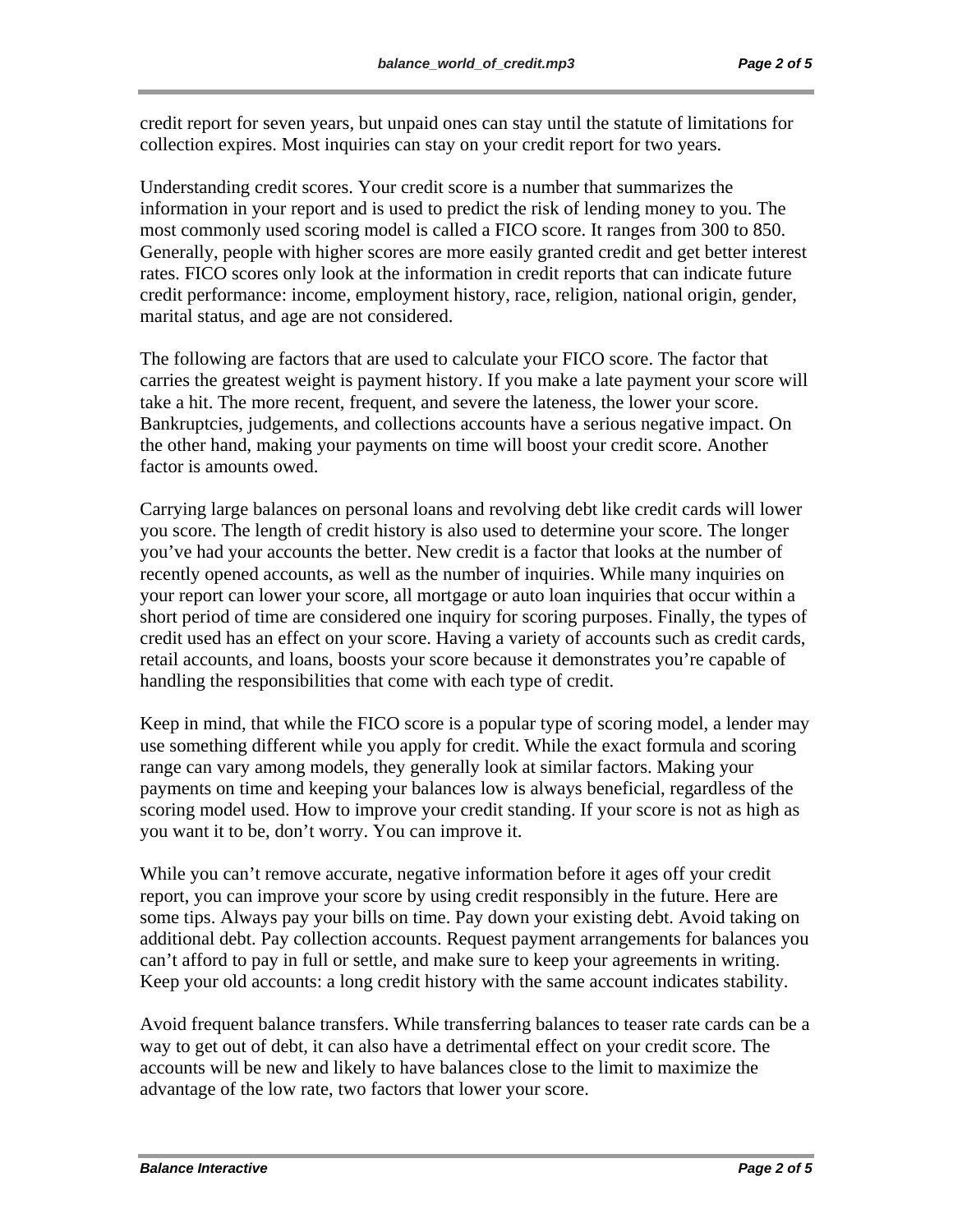Avoid excess credit applications. Each time you apply for credit, your score decreases just a bit. If you're accounts were closed due to past problems, you can re-establish credit one of two ways. You can obtain a secured credit card. Many financial institutions will issue a credit card, if you maintain a savings account with a specific deposit with them. If you stop making payments, the creditor will deduct the amount you owe from your deposit. However, if you make on time payments for a year or two, the creditor may be willing to release the deposit and grant you an unsecured card.

You can also ask someone with good credit to co-sign. Be careful with this type of arrangement. Any late payments you make will not only reflect poorly on your credit report, but on your co-signers as well. After a year or so, you may want to apply for credit on your own.

Another concern you may have is inaccuracies on your credit report. Many credit reports contain mistakes. Common causes include: mistaken identity, old information, or identity theft. If you see an error on your report, you can correct it. First, dispute the information with the credit bureau. Send a letter to the bureau or fill out an online dispute form letting them know what information is incorrect. Include any documentation you may have that supports your claim, such as a canceled check for a bill that still shows as outstanding.

Dispute the information with the creditor. If the credit bureau results in no change to your report and you believe the information is still inaccurate, contact the creditor directly to see if they will remove the information from your credit report and request documentation of the debt. If they cannot provide it, let the credit bureau know, only verifiable debts can be reported.

Add a statement to your report. If contacting the credit bureau and creditor does not resolve the dispute, you can add a brief statement to your credit report. Adding a statement will not change your score, but anyone who pulls your report will know your side of the story. Some companies claim to repair credit reports, often for a very high fee. At best, the company is charging you for something you can do yourself for free. At worst, the company is engaging in dishonest or illegal tactics. A common one they use is flooding the credit bureaus with letters that dispute negative, but accurate information. If the bureaus are unable to investigate the claims within the allowed timeframe, the information is removed. The company then shows you a cleaned up report.

This rarely works though. Even if the credit bureaus are backlogged with disputes, they will eventually get to your claims and just reinsert the negative information when they verify that it is accurate. Remember there is no legal way to remove accurate and timely information from your credit report.

Consumer rights and identity theft. All credit bureaus must comply with the Fair Credit Reporting Act. This law is designed to promote accuracy, fairness, and privacy of information in your credit file. If you are denied credit, insurance, or employment because of what is in your credit report, you may get a free report from the bureau that supplied it within 60 days. You have a right to dispute any inaccuracies on your credit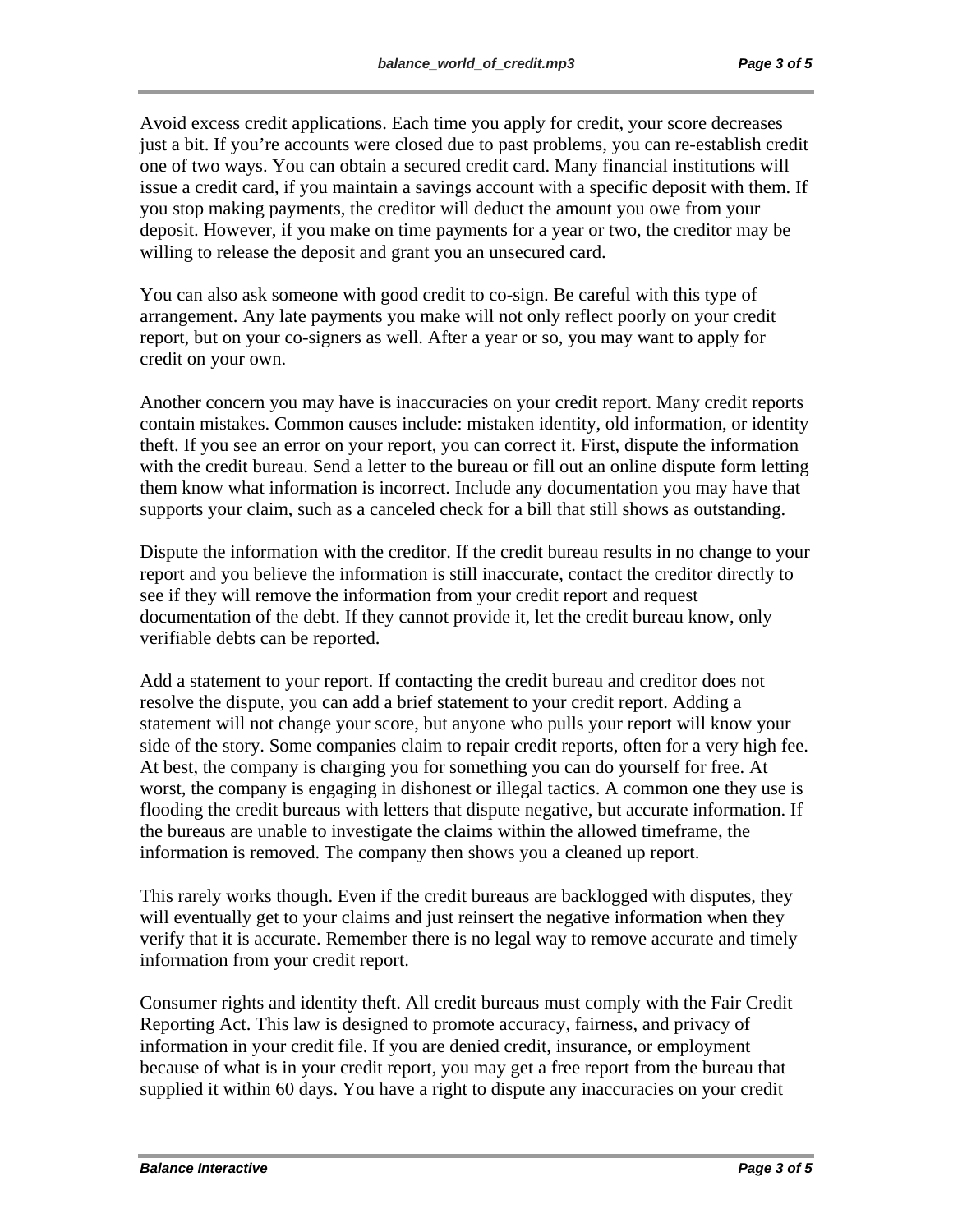report. The credit bureaus must investigate the validity of disputed items within 30 to 45 days. Derogatory information that is outdated or unverifiable, cannot be reported.

While lenders and insurers may use the information in your credit file to market their products, you have the right to opt out of these offers by calling 1-888-5OPTOUT. Only with a need recognized by the Fair Credit Reporting Act may access your file. Employers and prospective employers may only access your report with your written consent. You can seek damages in a court of law, if the Fair Credit Reporting Act is violated.

The Fair and Accurate Credit Transactions Act is an important tool in the fight against identity theft. The act states the following. You may receive a free copy of your credit report from each of the three credit bureaus once a year. You may receive additional free reports if identity theft is suspected. You may block fraudulent information from appearing on your credit report. You have a right to access business records such as credit applications that document an identity thief's fraudulent transactions. You have the right to place a fraud alert on your credit report if you believe you've been the victim of identity theft.

The initial alert lasts 90 days, but can be extended up to seven years if you have filed a police report. Creditors must insure that all credit requests are legitimate after a credit report has been flagged. Active duty military personnel may put special alerts on their files when they are deployed overseas. No more than five digits of a credit card number may be listed on store receipts. The cards expiration date cannot be listed either. Creditors must implement identity theft prevention programs. Debt collectors must inform a creditor of fraudulent information.

If a creditor or credit bureau violates one of these laws, you can submit a complaint with the Federal Trade Commission. Protecting yourself against identity theft. Identity theft occurs when someone uses your personal information to commit fraud or other crimes. Thieves often use the information they steal to get credit cards or other types of credit.

There are several ways you can help prevent identity theft and protect your credit report. Only share personal information with reputable sources. Be wary of any organization or person that intiates contact with you. When someone calls you, the safest thing to do is disconnect and call the company back at a verified number. When shopping online, make sure your information is being transmitted on a secure site. Look for a closed lock on the status bar and web address that starts with https. Don't leave your mail and trash vulnerable. Shred all documents that have an account number or your social security number on them. Review your credit card and checking account statements each month to ensure that all transactions are accurate. If you get strange bills in the mail for accounts you have not opened, don't just throw them away. Contact the company and report it.

Check your credit report periodically to make sure all of the accounts and balances are yours. If you become the victim of identity theft, being proactive can minimize its impact on you. If a credit card or checking account has been used or opened illegally, contact your creditor or financial institution immediately. They should close accounts that are not